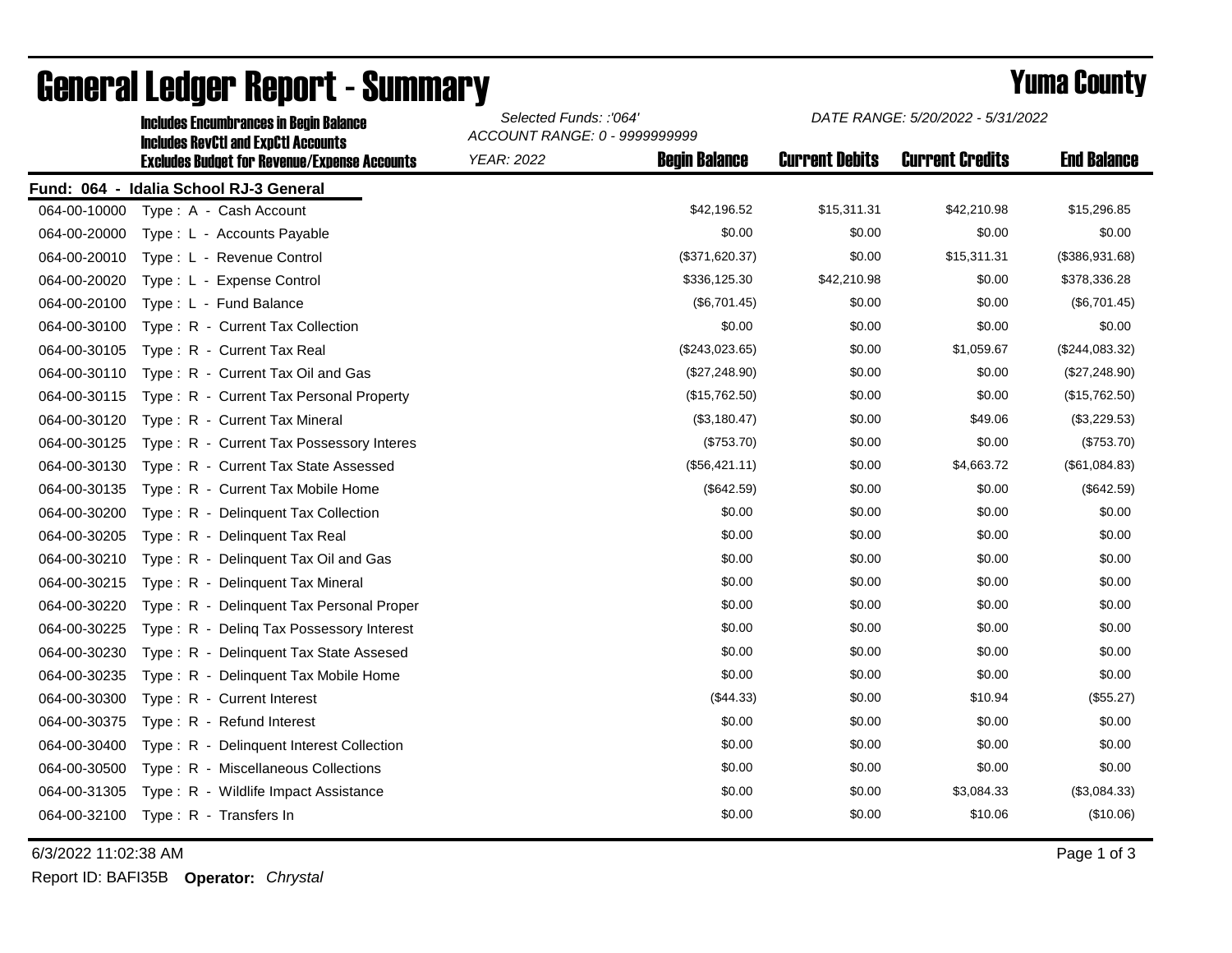|                                        | <b>Includes Encumbrances in Begin Balance</b><br><b>Includes RevCtI and ExpCtI Accounts</b> |                                        | Selected Funds: :'064'<br>ACCOUNT RANGE: 0 - 9999999999 |                             | DATE RANGE: 5/20/2022 - 5/31/2022 |                       |  |                                  |                    |
|----------------------------------------|---------------------------------------------------------------------------------------------|----------------------------------------|---------------------------------------------------------|-----------------------------|-----------------------------------|-----------------------|--|----------------------------------|--------------------|
|                                        | <b>Excludes Budget for Revenue/Expense Accounts</b>                                         |                                        | <b>YEAR: 2022</b>                                       |                             | <b>Begin Balance</b>              | <b>Current Debits</b> |  | <b>Current Credits</b>           | <b>End Balance</b> |
| Fund: 064 - Idalia School RJ-3 General |                                                                                             |                                        |                                                         |                             |                                   |                       |  |                                  |                    |
| 064-00-33000                           | Type: R - Auto Tax B Collection                                                             |                                        |                                                         |                             | (\$18,569.55)                     | \$0.00                |  | \$3.952.66                       | (\$22,522.21)      |
| 064-00-33100                           | Type: $R -$ Auto Tax A & F Collection                                                       |                                        |                                                         |                             | (\$5,973.57)                      | \$0.00                |  | \$2,480.87                       | (\$8,454.44)       |
| 064-00-49100                           | Type: X - Treasurer Fees                                                                    |                                        |                                                         |                             | \$866.64                          | \$14.46               |  | \$0.00                           | \$881.10           |
| 064-00-49500                           | Type: X - Checks Written / ACH Transfer                                                     |                                        |                                                         |                             | \$335,258,66                      | \$42.196.52           |  | \$0.00                           | \$377,455.18       |
|                                        |                                                                                             | Fund: 064 - Idalia School RJ-3 General |                                                         | Totals :                    | (\$35,495.07)                     | \$99.733.27           |  | \$72,833,60                      | (\$8,595.40)       |
|                                        |                                                                                             | <b>Total Fund Revenues:</b>            | \$15,311,31                                             | <b>Total Fund Expenses:</b> |                                   | \$42,210.98           |  | <b>Net Revenue Over Expense:</b> | (\$26,899.67)      |

# General Ledger Report - Summary **Example 2018** Yuma County